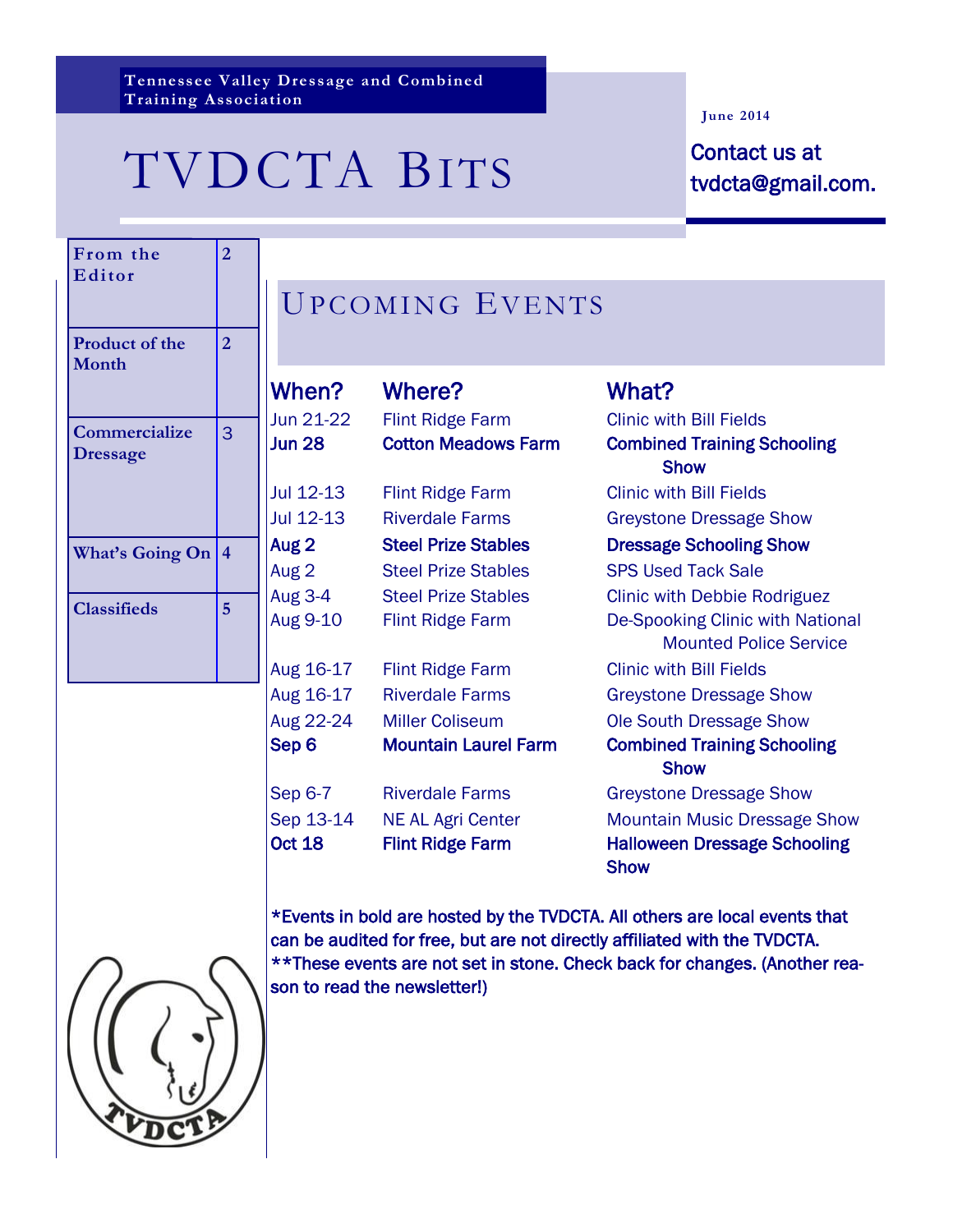## FROM THE EDITOR

I just finished watching the USDF/USEF Dressage Festival of Champions in Gladstone via USEFNetwork.com. First off, WOW!!!! We have some hot young pairs coming up. Hopefully they'll be the key to revamping our global competitive success.

But of course, while watching this event, my Facebook feed is filled with all of the show jumping winners of today. A \$30,000 purse here, a \$210,000, and so forth. AND THIS IS A NORMAL, WEEKLY THING. And get this, the jumpers make money at typical recognized shows too, not just the big fancy ones like in the dressage world (only money at the CDIs). So after lamenting my cowardice that keeps me from being a hardcore jumper, I started trying to brainstorm why show jumping classes give out money and dressage ones do not. I've come to the conclusion that it all stems from the fact that dressage events have zero spectators and very few sponsors.

We need to fix this dilemma. Not only does it make all of our horsey lives more expensive, it makes dressage less attractive, or even undoable, to lots of younger riders. Eventually we'll all be too old to continue on in this sport and we need some young blood to keep it going.

My solutions (because I know you're just dying to hear about them) are on the next page.

 $~\sim$ KLA

## PRODUCT OF THE MONTH

What: *How Good Riders Get Good* by Denny Emerson

#### Where: Amazon

#### How Much: \$22

Why: If you want to get good, then take advice from one of the most successful American riders ever. Mr. Emerson discusses everything from fitness, to discipline selection, to how to get sponsorship contracts. But please note that this book if not for the faint of heart. Denny tells it like it is — either work your butt off and make changes, or shut up and stop whining about being average. If you're ready to sell your soul to your sport, then this a great place to start.

# Choice Lead to Su **Any Equestrian Sport**

#### **M I S S I O N S T A T E M E N T**

TVDCTA is a non-profit organization dedicated to encouraging a high standard of horsemanship through the use of classical dressage techniques. The TVDCTA will dissemi-nate educational material, sponsor and promote activities (such as clinics, seminars and competitions), and cooperate with other local and national organizations in developing and promoting better horsemanship.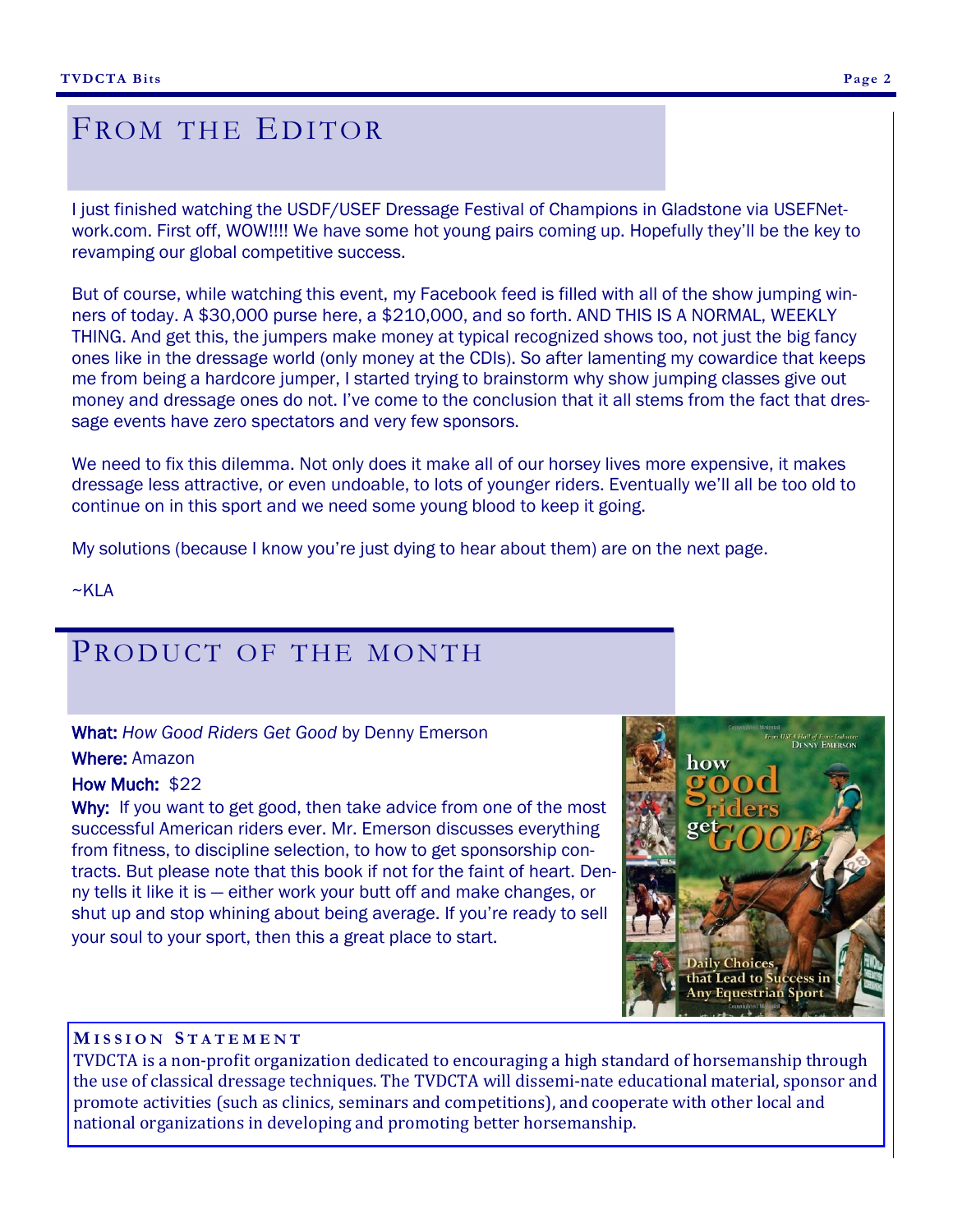## COMMERCIALIZE DRESSAGE!

As I stated earlier, dressage shows are missing two critical components: spectators and big sponsors. I'll tackle the spectators first, because without spectators, there is no motivation for big sponsors to put in big money.

So I did an experiment to see why people don't watch dressage. I made my totally non-horsey parents watch the Festival of Champions with me. To be specific, we watched the Grand Prix Special and Grand Prix Freestyle. I discovered the following:

1) Apparently dressage is like figure skating. So we should think of it in similar ways when considering spectator perspective.

2) The judging isn't spectator friendly. No one could understand how Steffen/Legolas won when they had obvious mistakes (cantering in an extended trot, mistakes in the tempis, etc.). I tried explaining the whole "the rest of his test was better enough...," but they still didn't get it. Maybe mistakes need to be penalized more at the FEI level in order for spectators to "get" the results more. If a skater crashes in figure skating, she won't win, period. So when a horse/rider blow 2 movements, they shouldn't beat out pairs who didn't have any mistakes.

3) The modern pop-ish music is better than the old classical stuff.

4) Horse/rider teams needs to be color coded, have bigger numbers, or something more identifying so clueless people know who's who. ("Dude, they're all wearing black and riding brown horses.") This would also be a great opportunity to slap sponsorship logo on the riders which results in more financial support for our athletes.

5) Give more "cool" info (stuff non-horsey people would find funny) on the horses before/after tests.

6) It'd be great if before the class, the announcer could give a quickie explanation of what the scores mean (6=satisfactory, and so on). My parents have figured out that a 70%+ ride is quite good, but a typical American is going to think of that as being a C ride at best.

I thought point number 2 was especially meaningful. People like sports such as show jumping, because the winning is completely objective and anyone can get the basic rules in about 10 seconds. No one wants to watch a sport where winning and losing just flat doesn't make any sense.

So after we tackle the whole no-one-wants-to-watch-us problem, we need to go after some big sponsors. And I don't mean cutesy little ones like SmartPak and Dover. I mean BIG ones, like Ford. For some absurd reason, we only get horse companies to sponsor our stuff, and the just don't have the cash to sponsor us in huge ways. If we can get outside spectators, then outside companies would be more inclined to throw money at us. But we have to give up the ridiculous 1800s era tradition that we impose upon our sport. Sponsors need to get more bang for their buck then little patches on saddle pads and a few banners here and there. Let them pay for an event and offer prize money, and then plaster Ford (or whatever company) all over the arena, the stands, the riders, and park trucks all over the grounds (by the way, we could do this in miniature for our own shows….just a thought).

Let's stop being isolationist snobs and commercialize. It'll inject some fresh blood and money into our sport, and making it more accessible to younger riders and people who don't have large incomes or supportive wealthy hubbies.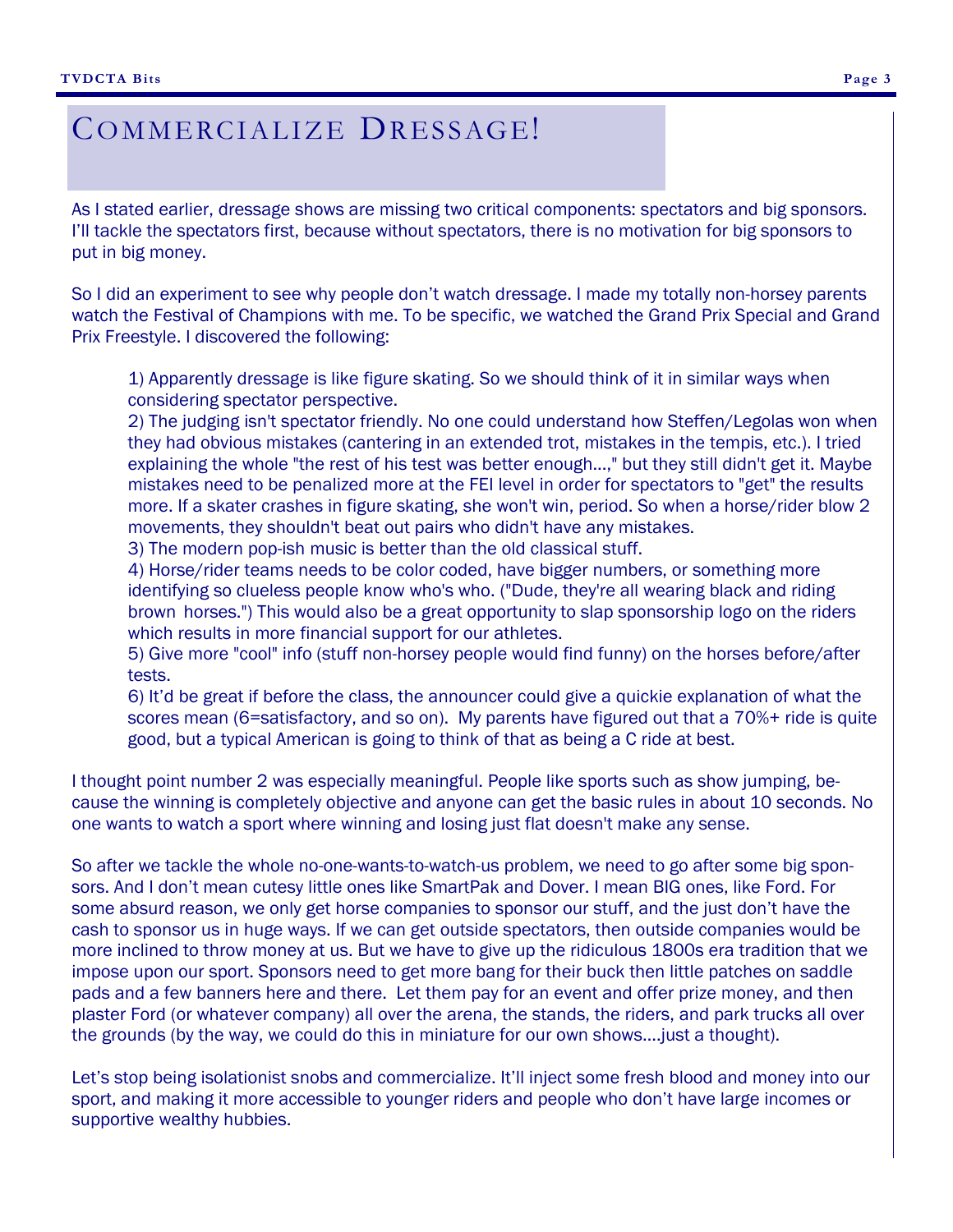## WHAT'S GOING ON: DRESSAGE CLINIC WITH DEBBIE RODRIGUEZ

What: Dressage Clinic with Debbie Rodriguez When: Aug 3-4 Where: Steel Prize Stables Contact: Judith Fiorentino (256-682-1200 or steelprize@knology.net) Details: Debbie Rodriguez is a USDF Bronze, Silver, and Gold Medalist. She is a USDF "S" judge and a USEA "r" judge. She is also a certified ISSA instructor, and the maker "Success In The Saddle-a Core Fitness Program for Equestrians."



## WHAT'S GOING ON: DRESSAGE CLINIC WITH BILL FIELDS

What: Dressage Clinic with Bill Fields

When: Jun 21-22, Jul 12-13, Aug 16-17, Sept 13-14, Oct 11-12

Where: Flint Ridge Farm

Contact: Heidi Rose ([fridgefrm@aol.com](mailto:fridgefrm@aol.com) )

Details: Bill Fields considers himself to be foremost a dressage teacher. He is open to all horses and students, even those not focused solely on dressage.

## WHAT'S GOING ON: DE-SPOOKING CLINIC

What: De-Spooking Clinic

When: August 9-10

Where: Flint Ridge Farm

Contact: Heidi Rose ([fridgefrm@aol.com](mailto:fridgefrm@aol.com) )

Details: Come work on building your horse's confidence and decrease spooking with the National Mounted Police Service!